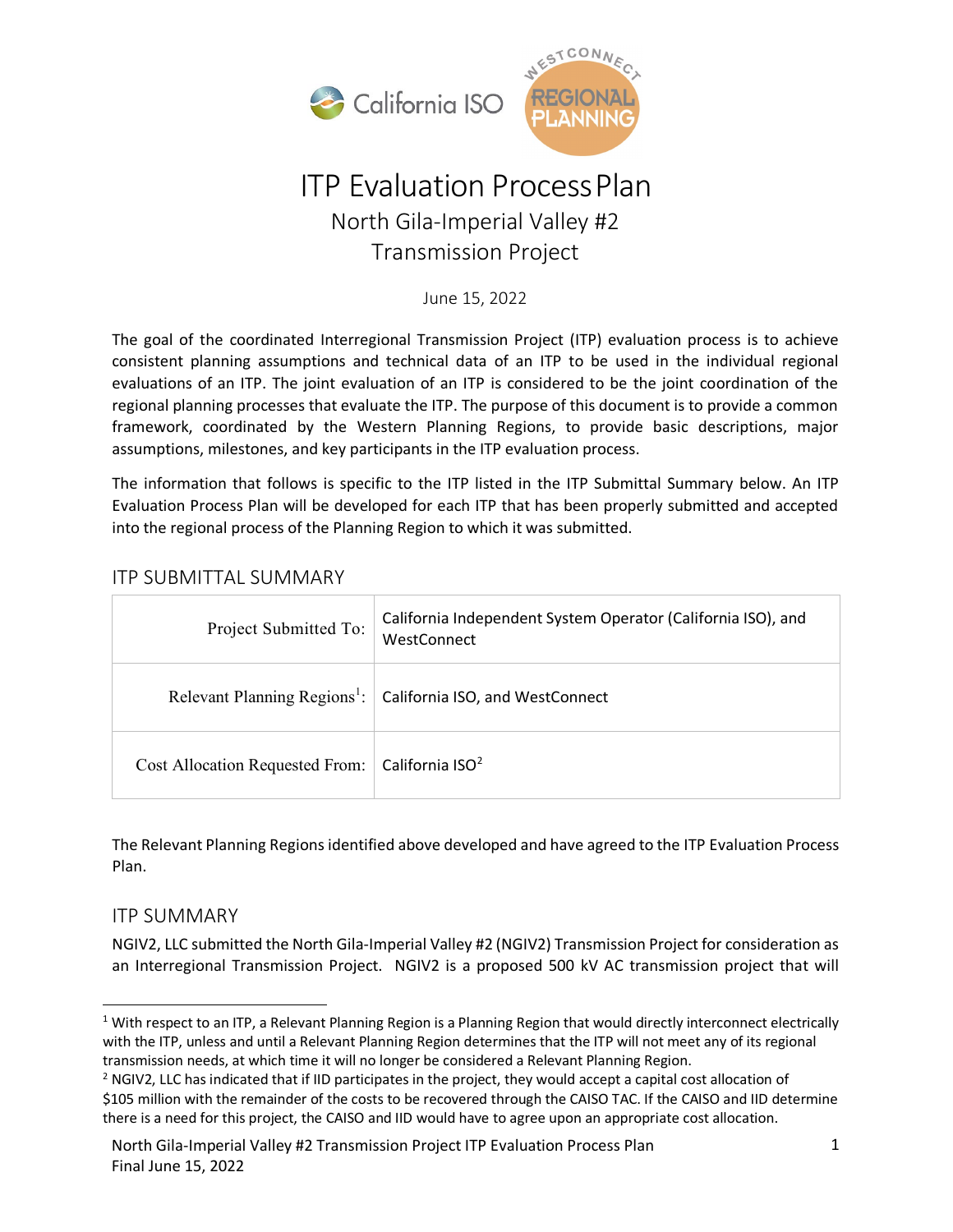extend approximately 90 miles and will be constructed between southwest Arizona and southern California (see Figure 1). The line will parallel the existing North Gila-Imperial Valley line, also known as the Southwest Power Link (SWPL), and will connect the existing 500 kV North Gila substation (in the WestConnect planning region) with the existing 500 kV Imperial Valley substation (in the California ISO planning region). NGIV2 would be constructed to loop in a new 500/230 kV Dunes substation (in the WestConnect planning region) and would also include construction of a new 230 kV line from Dunes into the existing IID Highline 230 kV substation. A new 500/230 kV transformer would be installed in the Dunes substation as part of the NGIV2 project. This project will become an additional component of the West of Colorado River path (Western Electricity Coordination Council (WECC) path 46) and is expected to increase the East of Colorado River path (WECC path 49) transfer capability by 1,250 MW. Series compensation may be added to the project to balance flows on this new circuit and the existing SWPL line.

NGIV2, LLC completed the WECC 3-phase rating process on September 5, 2019. NGIV2, LLC is currently evaluating potential alternative routes and working with the responsible regulatory agencies to obtain all necessary project approvals. According to NGIV2, LLC, the project is expected to be in-service by December 2026.



Figure 1: North Gila-Imperial Valley #2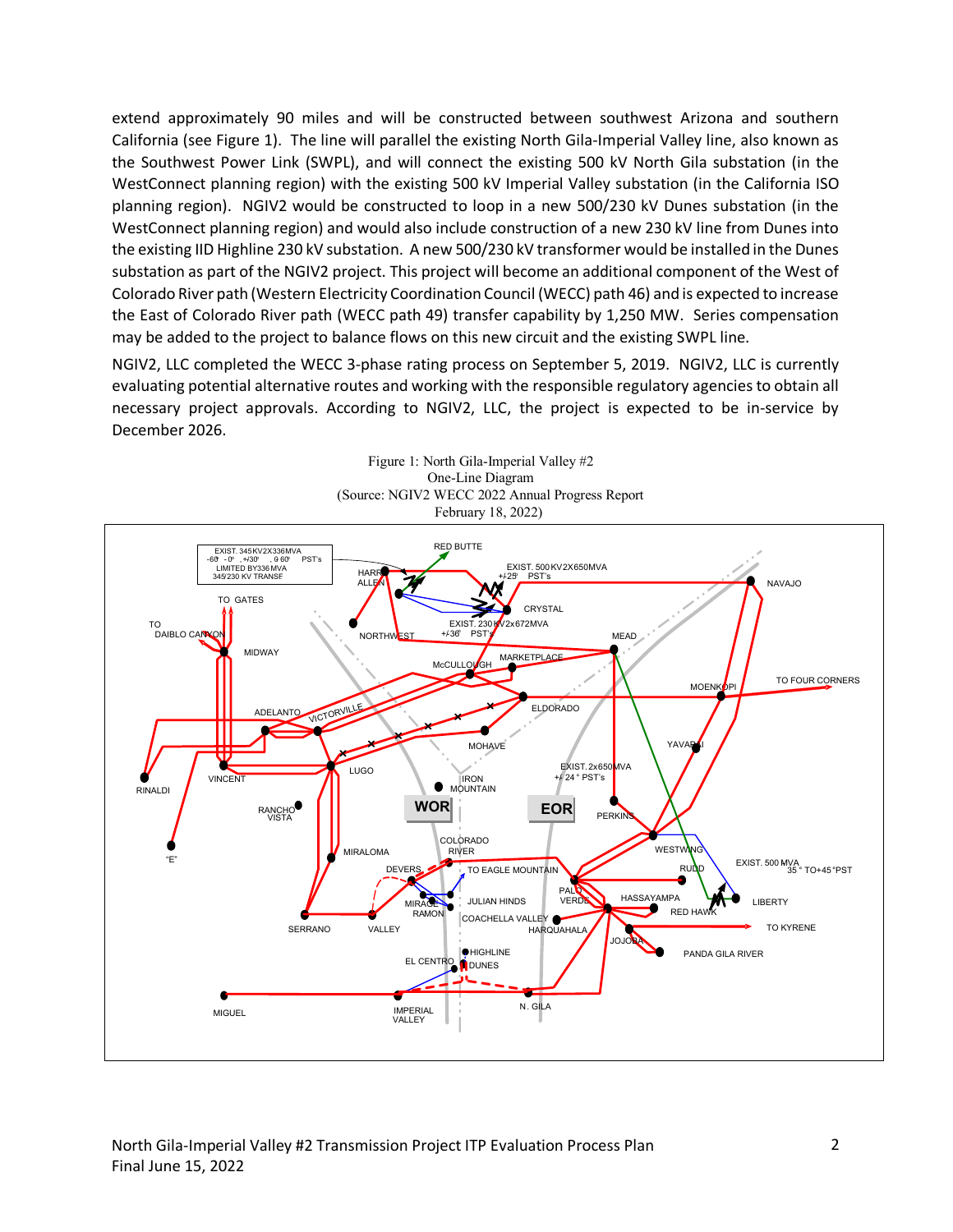## ITP EVALUATION BY RELEVANT PLANNING REGIONS

WestConnect has been identified as the Planning Region that will lead the coordination efforts with the other Relevant Planning Regions identified for the ITP. In this capacity, WestConnect will organize and facilitate interregional coordination meetings and track action items and outcomes of those meetings. For information regarding the ITP evaluation conducted within each Relevant Planning Region's planning process, please contact that Planning Region directly.

Given that the joint evaluation of an ITP is considered to be the joint coordination of the regional planning processes that evaluate the ITP, the following describes how the ITP fits into each Relevant Planning Region's process. This information is intended to serve only as a brief summary of each Relevant Planning Region's process for evaluating an ITP. Please see each Planning Region's most recent study plan and/or Business Practice Manual for more details regarding its overall regionaltransmission planning process.

## California Independent System Operator

The final study plan for the 2022-2023 Transmission Planning Process has been posted on the CAISO website on March [3](#page-2-0)1 $\mathrm{^{st}}$ , 2022<sup>3</sup>. The study plan details the load, resources, interchange levels and other modelling assumptions and methodologies for the required studies to identify any need for reliability, economic, or policy-driven transmission projects.

NGVI2, LLC also submitted the NGIV2 project into the CAISO's 2022-2023 transmission planning process as an economic study request. If selected as a high priority economic study, the CAISO will assess as an alternative the NGIV2 project to determine if there is an economic need justification. NGIV2, LLC has indicated that if IID participates in the project, and subject to the IID Board of Directors, they would accept a capital cost allocation of \$105 million with the remainder of the costs to be recovered through the CAISO Transmission Access Charge (TAC). If a need is determined by the CAISO and IID for this project, the CAISO and IID would need to agree upon an appropriate cost allocation.

The power flow and production cost model datasets used in CAISO studies are posted on the CAISO's Market Participant Portal. The California ISO will coordinate its studies with WestConnect and will exchange modeling information with WestConnect commensurate with existing data confidentiality requirements.

## **WestConnect**

WestConnect's 2022-23 Regional Study Plan was approved by its Planning Management Committee (PMC) in March of 2022.<sup>[4](#page-2-1)</sup> The study plan describes the system assessments WestConnect will use to determine if there are any regional reliability, economic, or public policy-driven transmission needs. The models for these assessments are built and vetted during Q2 and Q3 of 2022. If regional needs are identified during Q4 of 2022, WestConnect will solicit alternatives (transmission or non-transmission alternatives (NTAs)) from WestConnect members and stakeholders to determine if they have the potential to meet the identified regional needs. If an ITP proponent desires to have their project evaluated as a solution to any identified regional need, they must re-submit their project during this solicitation

<span id="page-2-0"></span><sup>&</sup>lt;sup>3</sup> http://www.caiso.com/InitiativeDocuments/FinalStudyPlan-2022-2023TransmissionPlanningProcess.pdf<br><sup>4</sup> https://doc.westconnect.com/Documents.aspx?NID=20635&dl=1

<span id="page-2-1"></span>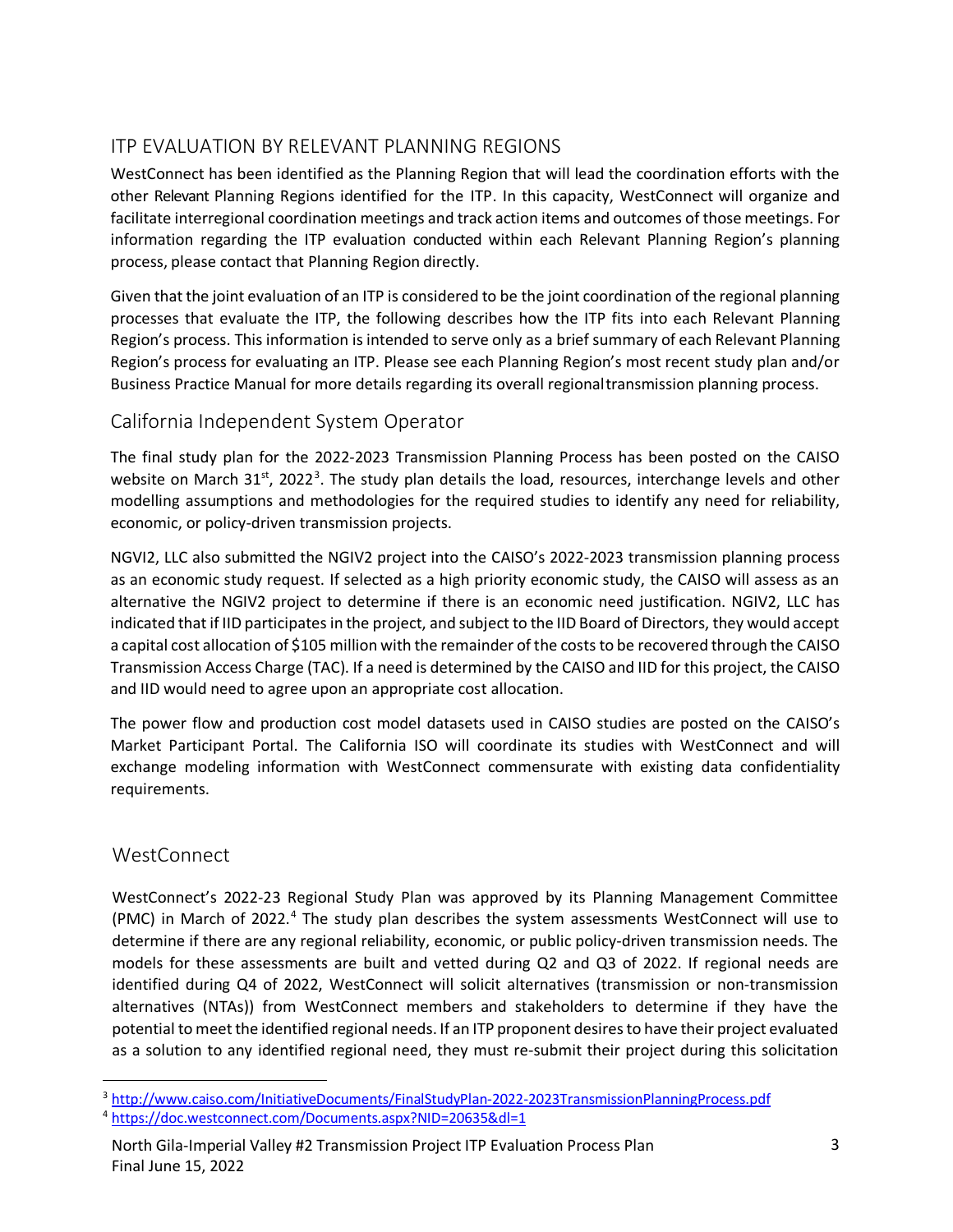period (Q5) and complete any outstanding submittal requirements. In late-Q5 and Q6 of the 2022-23 planning cycle, WestConnect will evaluate all properly submitted alternatives to determine whether any meet the identified regional needs, and will determine which alternative(s) provide the more efficient or cost-effective solution. The more efficient or cost-effective regional projects will be selected and identified in the WestConnect Regional Transmission Plan. Any regional or interregional alternatives that were submitted for the purposes of cost allocation and selected into the Regional Transmission Plan as the more efficient or cost-effective alternative to an identified regional need will then be evaluated for eligibility for regional cost allocation, and subsequently, for interregional cost allocation.<sup>[5](#page-3-0)</sup>

WestConnect regional needs assessments are performed using Base Cases as identified in the Regional Study Plan. Base Cases are intended to represent "business as usual," "current trends," or the "expected future". WestConnect may also conduct information-only scenario studies that look at alternate but plausible futures. In the event regional transmission issues are observed in the assessments of the scenario studies, these issues do not constitute a "regional need", will not result in changes to the WestConnect Regional Transmission Plan, and will not result in Order 1000 regional cost allocation. The WestConnect PMC has ultimate authority to determine how to treat regional transmission issues that are identified in the information-only scenario studies. They will determine whether an issue identified in a scenario —whether it be reliability, economic, or public-policy based—constitutes additional investigation by the Planning Subcommittee.

NGIV2 Project representatives and other stakeholders are encouraged to participate in the development of the base cases to be studied in WestConnect's 2022-23 Planning Cycle. These studies, as outlined in Figure 2, will form the basis for any regional needs that ultimately may lead to ITP project evaluations in 2023. Stakeholders are also encouraged to participate in the development of the scenarios identified in WestConnect's 2022-23 Study Plan. These studies are also outlined in Figure 2.

| 10-Year Base Cases (2032)                                                                                         | 10-Year Scenarios (2032)                                                                                                                                                                      |
|-------------------------------------------------------------------------------------------------------------------|-----------------------------------------------------------------------------------------------------------------------------------------------------------------------------------------------|
| Heavy Summer (reliability)<br>Light Spring (reliability)<br>Base Case (economic)                                  | High Clean Energy Penetration Scenario Study<br>(reliability and economic)                                                                                                                    |
| May result in the identification of regional<br>needs, requires solicitation for alternatives to<br>satisfy needs | Informational studies that will not result in the<br>identification of regional needs. Alternative<br>collection and evaluation is optional and is not subject<br>to regional cost allocation |

| Figure 2: WestConnect 2022-23 Transmission Assessment Summary |  |  |
|---------------------------------------------------------------|--|--|
|                                                               |  |  |

## DATA AND STUDY METHODOLOGIES

The coordinated ITP evaluation process strives for consistent planning assumptions and technical data among the Planning Regions evaluating the ITP. Below, the Relevant Planning Regions have summarized

<span id="page-3-0"></span><sup>&</sup>lt;sup>5</sup> Please see the **WestConnect Business Practice Manual** for more information on cost allocation eligibility.

North Gila-Imperial Valley #2 Transmission Project ITP Evaluation Process Plan 4 Final June 15, 2022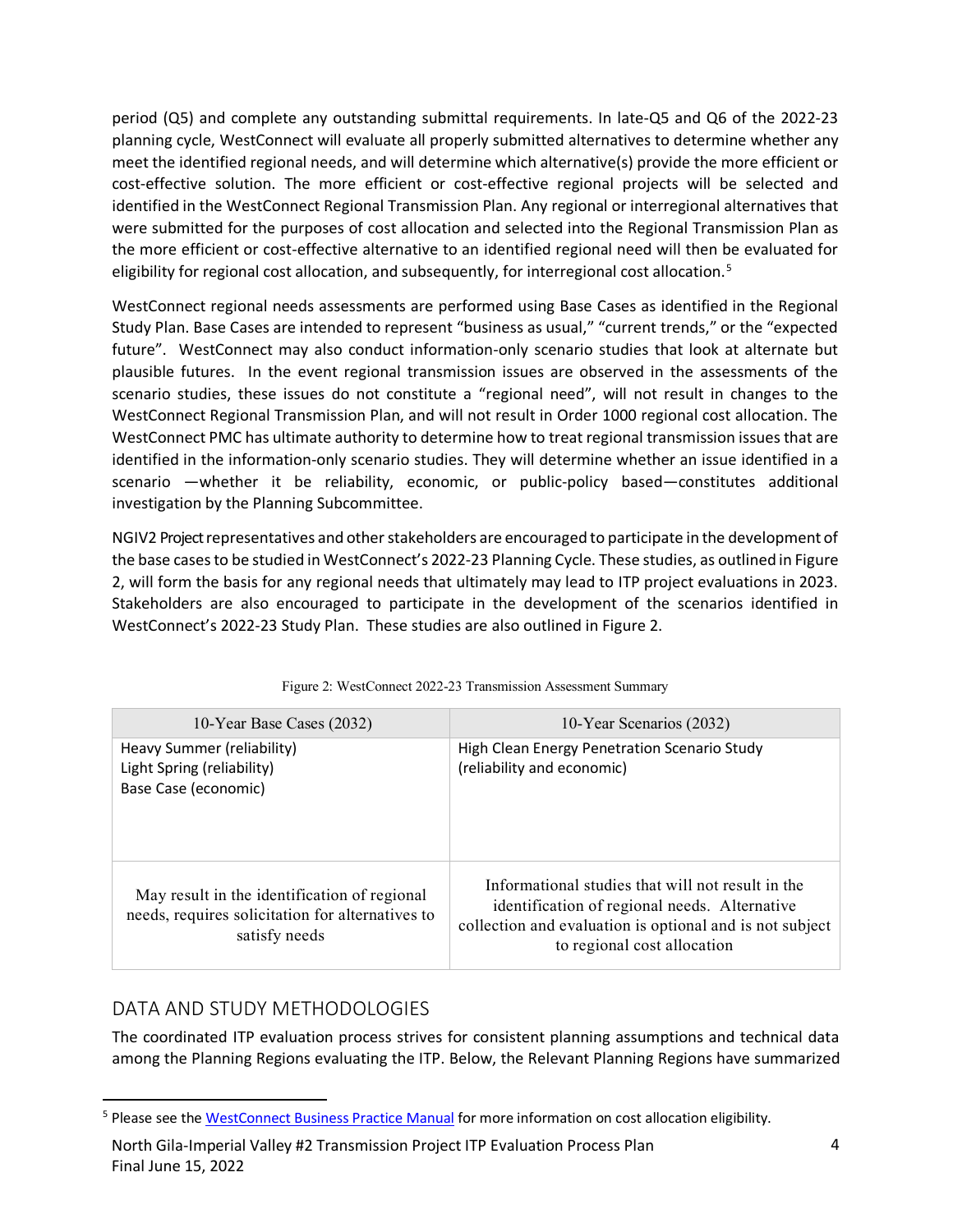the types of studies that will be conducted that are relevant to the NGIV2 Project evaluation in each Planning Region. Methodologies for coordinating planning assumptions across the Relevant Planning Region processes are also described.

| Planning Study                              | California ISO                                                                                                                                                                                                                                                                                                                                                                                 | WestConnect                                                                                                            |
|---------------------------------------------|------------------------------------------------------------------------------------------------------------------------------------------------------------------------------------------------------------------------------------------------------------------------------------------------------------------------------------------------------------------------------------------------|------------------------------------------------------------------------------------------------------------------------|
| Economic/Production<br>Cost Model           | Using the California ISO PCM Base<br>Case, based on the WECC 2032<br>Anchor Data Set (ADS), GridView will<br>be used to perform production cost<br>simulation. All model information<br>will be shared with WestConnect.                                                                                                                                                                       | Regional Economic Assessment will<br>be performed on WestConnect 2032<br>Base Case PCM <sup>6</sup>                    |
| Reliability/Power<br><b>Flow Assessment</b> | If needed, the GE PSLF will be used<br>to perform steady state and as<br>needed, transient stability analysis.<br>The WECC 2032 ADS and relevant<br>WECC power flow cases will be<br>modified as needed to accurately<br>model the California network and<br>resources that reflects the ISO's<br>finalized 2022-2023 study plan. All<br>model information will be shared<br>with WestConnect. | Regional Reliability Assessment will<br>be performed on WestConnect 2032<br>Heavy Summer and Light Spring<br>cases $7$ |

Figure 3: Relevant Planning Region Study Summary Matrix

Note that the NGIV2 Project evaluation will be conducted by each Relevant Planning Region in accordance with its approved Order 1000 Regional Planning Process. This includes study methodologies and benefits identified in planning studies.

#### Data Coordination

The Relevant Planning Regions will strive to coordinate major planning assumptions through the following procedures.

#### Economic/Production Cost Model

Each Relevant Planning Region's economic planning models will include their most recent and relevant regional planning assumptions for transmission topology and generation data. The Relevant Planning Regions also intend to use the WECC 2032 Anchor Data Set (ADS) to inform their regional economic

<span id="page-4-0"></span><sup>&</sup>lt;sup>6</sup> WestConnect transmission project evaluation is subject to a number of factors, the first and most critical being the identification of regional needs as a part of the 2022-23 Base Case transmission needs assessments.

<span id="page-4-1"></span> $7$  Id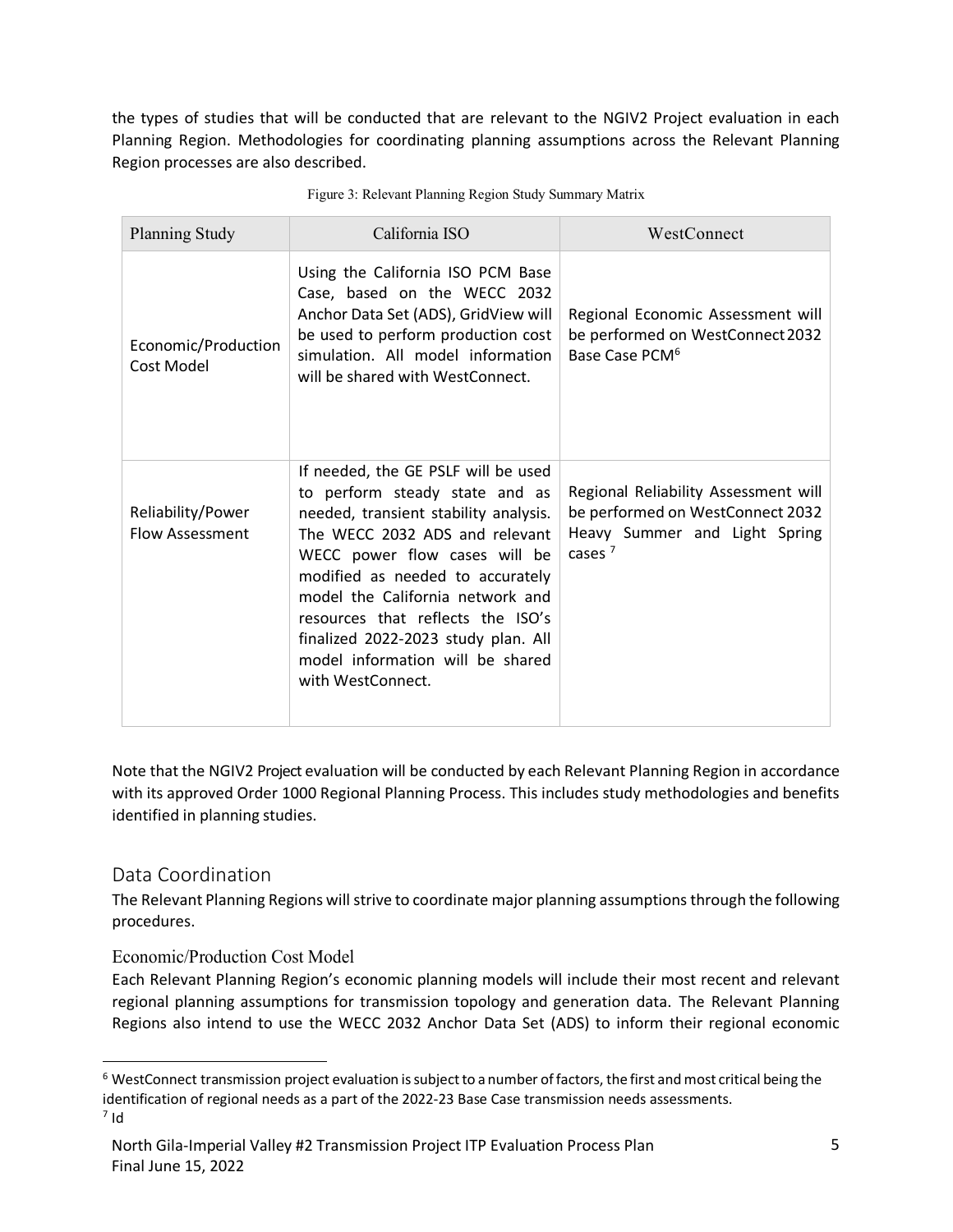planning studies conducted in 2022 and 2023 (as applicable), particularly as it relates to the transmission and generation assumptions for the systems outside their Planning Region footprint. The Planning Regions will strive to coordinate any major updates made to the 2032 ADS as part of their regional model development efforts in late Q3, 2022<sup>[8](#page-5-0)</sup>.

Through this coordination of planning data and assumptions, the Relevant Regions will strive to build a consistent platform of planning assumptions for Economic/Production Cost Model evaluations of the ITP.

#### Reliability/Power Flow Assessment

Since each Planning Region reflects characteristics and a planning focus that is unique, different power flow models are generally needed to appropriately reflect each region's system and key assumptions. As such, each Planning Region will develop its models and data that accurately reflect their Planning Region, but will seek to coordinate this information with the other Relevant Planning Regions subject to applicable confidentiality requirements. The identification of the starting WECC power flow cases ("seed cases" for the purpose of this evaluation plan), and significant assumptions or changes a Planning Region may make to a seed base case are examples of information that will be considered by each Planning Region and coordinated with the other Planning Regions. As such, the inclusion or removal of major regional transmission projects will be coordinated through existing data coordination processes, but the season or hour of study and particular system operating conditions may vary by Planning Region based on its individual regional planning scope and studyplan.

<span id="page-5-0"></span><sup>&</sup>lt;sup>8</sup> This schedule is dependent on the 2032 Anchor Data Set being provided by WECC no later than the end of Q2, 2022, and the sharing of planning data or assumptions will be subject to applicable confidentiality requirements in each Planning Region.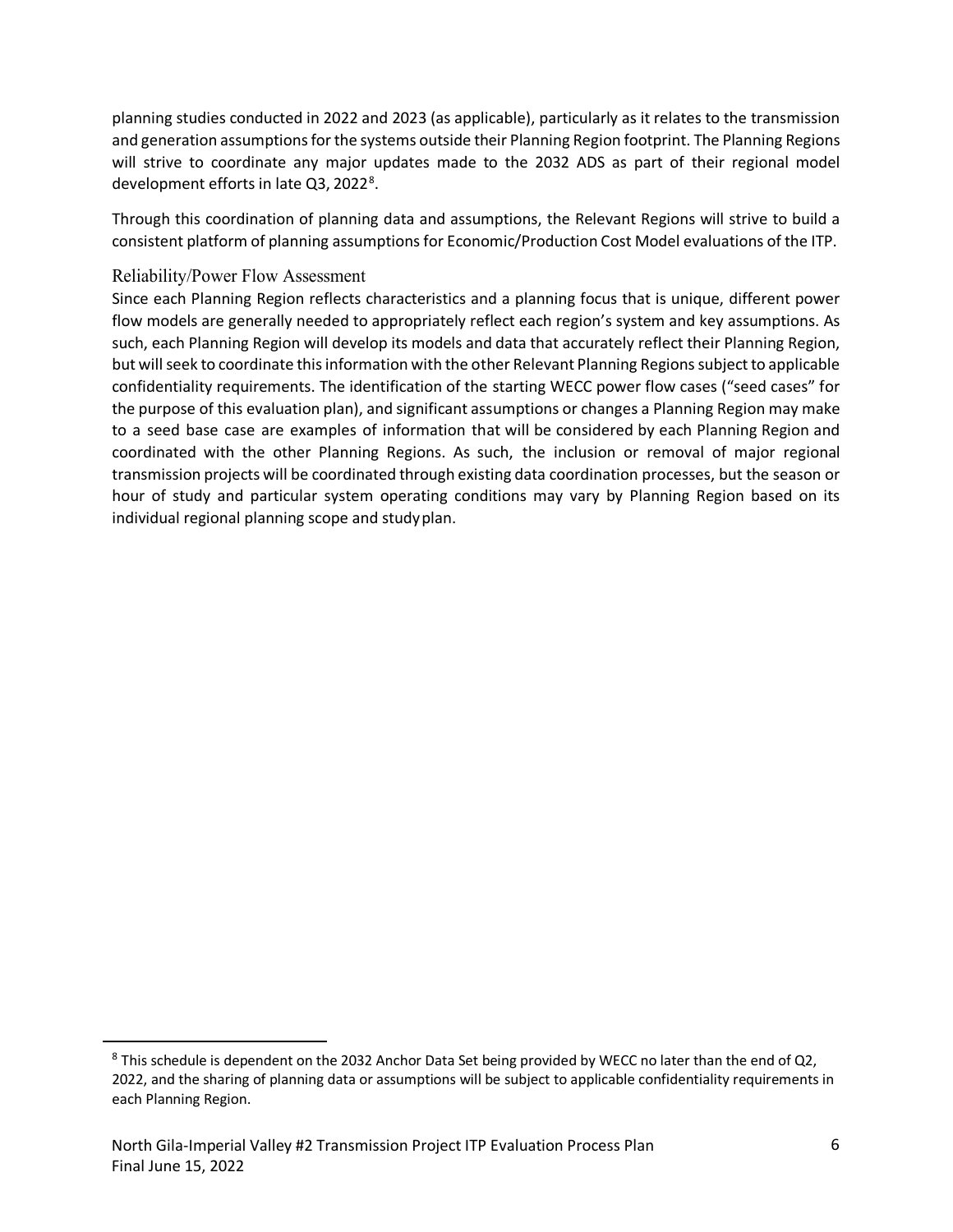## Cost Assumptions

In order for each Relevant Planning Region to evaluate whether the NGIV2 Project is a more efficient or costeffective alternative within their regional planning process, it is necessary to coordinate ITP cost assumptions among the Relevant Planning Regions. For planning purposes, NGIV2, LLC estimated the total project cost to be \$377.0 million, with a proposed split of \$105.0 million for IID (WestConnect member) and \$272.0 million via a CAISO Participating Transmission Owner (PTO). The project cost of the NGIV2 Project, as provided in their ITP Submittal form, is provided below.

| Project Configuration                   | Cost(S)                                                                                                                  |
|-----------------------------------------|--------------------------------------------------------------------------------------------------------------------------|
| Single circuit project cost<br>estimate | \$377.0 million (2022 \$\$),<br>with a proposed split of \$105<br>million for IID and \$272.0 million<br>for a CAISO PTO |

Figure 4: North Gila-Imperial Valley #2 Project Sponsor Cost Information<sup>[9](#page-6-0)</sup>

Note that this information on cost assumptions applies to costs that will be used for planning evaluation purposes. These costs may be different than what is assumed for any relevant cost allocation procedures.

#### COST ALLOCATION

Cost allocation was not requested by the NGIV2 Project for the 2022-2023 cycle from WestConnect but it was requested from the CAISO. The project's capital costs allocated to IID (WestConnect Member) would be based on a contractual agreement made between the project participants. NGIV2, LLC has indicated that if IID participates in the project, they would accept a capital cost allocation of \$105 million with the remainder of the costs to be recovered through the CAISO TAC. If the CAISO and IID determine there is a need for this project, the CAISO and IID would have to agree upon an appropriate cost allocation.

<span id="page-6-0"></span><sup>7</sup> North Gila-Imperial Valley #2 Transmission Project ITP Evaluation Process Plan Final June 15, 2022  $9$  This information is contingent upon verification by the Planning Regions and may be subject to change during the ITP evaluation process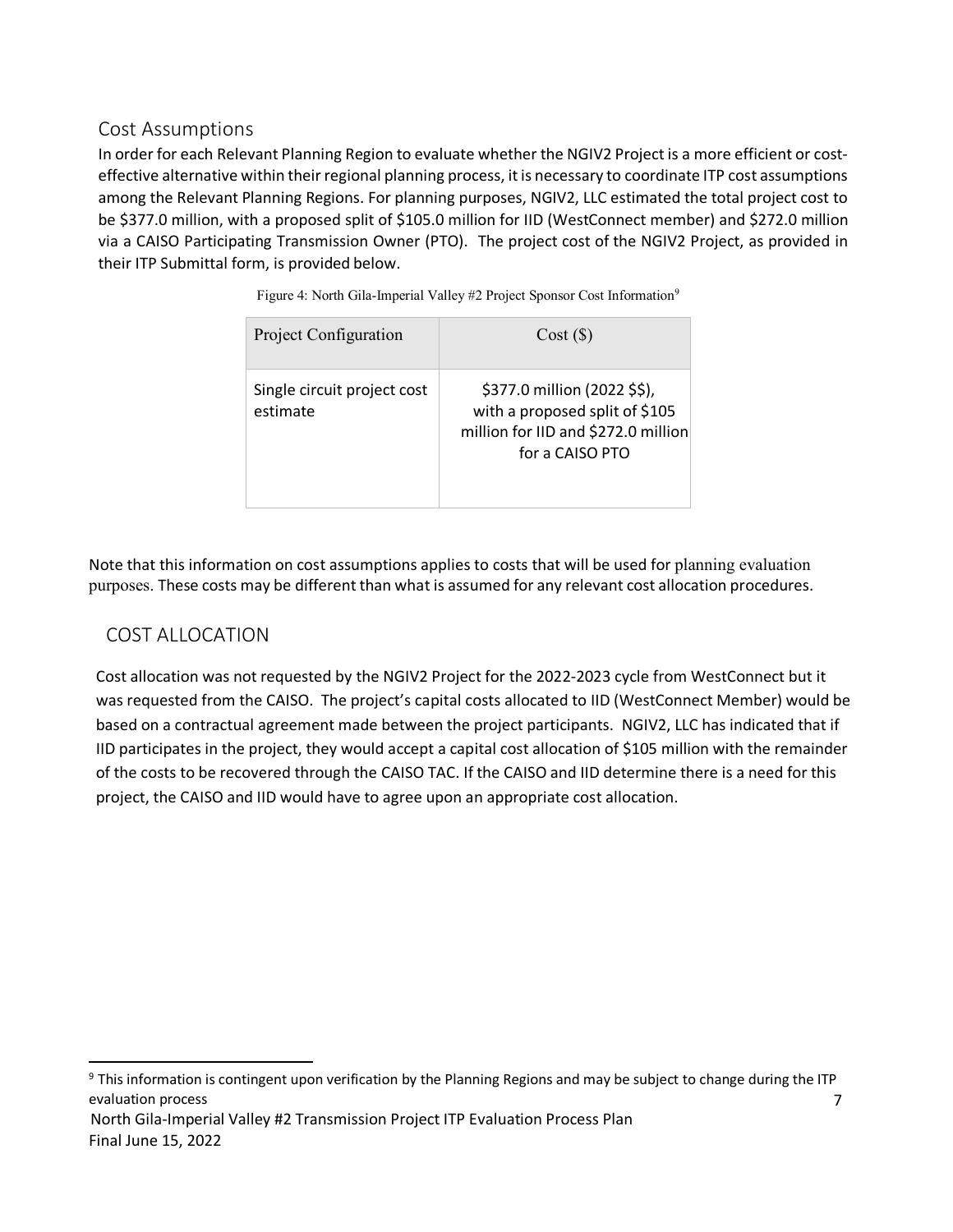## SCHEDULE AND EVALUATION MILESTONES

The ITP will be evaluated in accordance with each Relevant Planning Region's regional transmission planning process during 2022 and (as applicable) 2023. The ITP Evaluation Timeline was created to identify and coordinate key milestones within each Relevant Planning Region's process. Note that in some instances, an individual Planning Region may achieve a milestone earlier than other Regions evaluating the ITP.



Meetings among the Relevant Planning Regions will be coordinated and organized by the lead Planning Region per this schedule at key milestones such as during the initial phases of the ITP evaluations and during the sharing of ITP regional benefits.